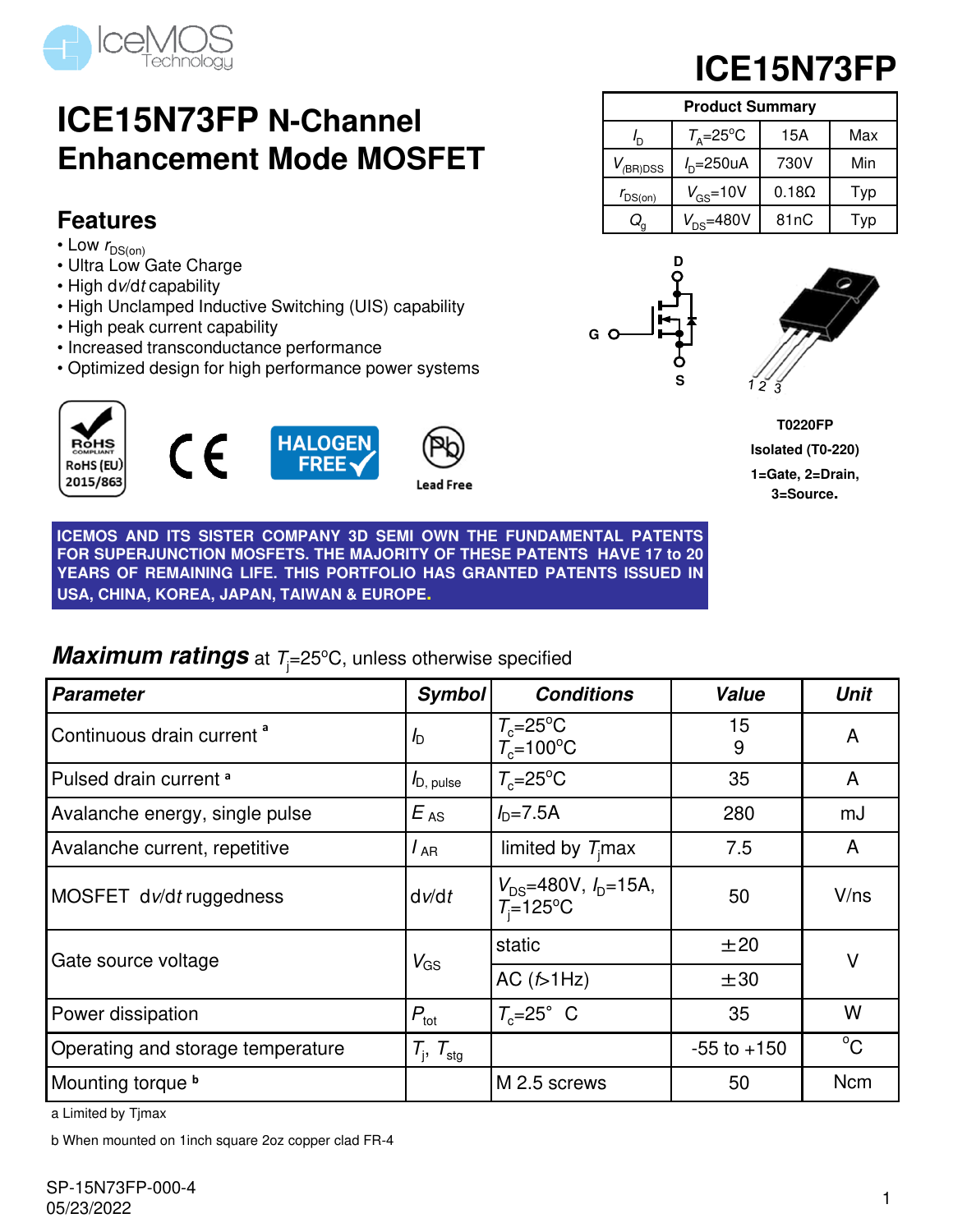

|                  | <b>Symbol</b> | <b>Conditions</b> | Values |             |            |      |
|------------------|---------------|-------------------|--------|-------------|------------|------|
| <b>Parameter</b> |               |                   | Min    | $\tau_{VD}$ | <b>Max</b> | Unit |

### **Thermal characteristics**

| Thermal resistance, junction-<br>lcase b                       | $R_{\rm thJC}$ |                                        |  | 3.5 | °C/W         |
|----------------------------------------------------------------|----------------|----------------------------------------|--|-----|--------------|
| Thermal resistance, junction-<br>lambient <sup>b</sup>         | $R_{thJA}$     | leaded                                 |  | 80  |              |
| Soldering temperature, wave<br>soldering only allowed at leads | sold           | 1.6mm (0.063in.) from<br>case for 10 s |  | 260 | $^{\circ}$ C |

### **Electrical characteristics** at  $T_i = 25^\circ \text{C}$ , unless otherwise specified

### **Static characteristics**

| Drain-source breakdown voltage  | $V_{\rm (BR)DSS}$ | $V_{\text{GS}} = 0 \text{ V}, I_{\text{D}} = 250 \mu \text{A}$ | 730 | 760  |      | V  |
|---------------------------------|-------------------|----------------------------------------------------------------|-----|------|------|----|
| Gate threshold voltage          | $V_{\rm GS(th)}$  | $V_{DS} = V_{GS}$ , $I_{D} = 250 \mu A$                        | 2.5 | 3    | 3.5  |    |
|                                 |                   | $V_{DS} = 730V$ , $V_{GS} = 0V$ ,<br>$T_i = 25^\circ \text{C}$ |     | 0.4  | 5    | μA |
| Zero gate voltage drain current | $I_{\text{DSS}}$  | $V_{DS} = 730V, V_{GS} = 0V,$<br>$T_i = 150^{\circ}$ C         |     | 75   |      |    |
| Gate source leakage current     | <i>l</i> gss      | $V_{\text{GS}} = \pm 20$ V, $V_{\text{DS}} = 0$ V              |     |      | 100  | nA |
| l Drain-source                  | $r_{DS(on)}$      | $V_{GS}$ =10V, $I_{D}$ =7.5A,<br>$T_i = 25^\circ \text{C}$     |     | 0.18 | 0.35 | Ω  |
| on-state resistance             |                   | $V_{GS}$ =10V, $I_{D}$ =7.5A,<br>$T_i = 150$ °C                |     | 0.5  |      |    |
| Gate resistance                 | $R_{\rm G}$       | $f=1$ MHZ, open drain                                          |     | 3.4  |      | Ω  |

### **Dynamic characteristics**

| Input capacitance            | $C_{\text{iss}}$    |                                                   | 2624 |    |
|------------------------------|---------------------|---------------------------------------------------|------|----|
| Output capacitance           | $C_{\rm oss}$       | $V_{\rm GS}=0$ V, $V_{\rm DS}=25$ V,<br>$f=1$ MHz | 236  | рF |
| Reverse transfer capacitance | $C_{\text{rss}}$    |                                                   | 2.7  |    |
| Transconductance             | $g_{\rm fs}$        | $V_{DS} > 2$ * $I_D$ * $R_{DS}$ , $I_D = 7.5$ A   | 20   | S  |
| Turn-on delay time           | $t_{d(on)}$         |                                                   | 38   |    |
| Rise time                    |                     | $V_{DS} = 380V$ , $V_{GS} = 10V$ ,                | 12   |    |
| Turn-off delay time          | $t_{d(\text{off})}$ | $I_D=15A$ , $R_G=4\Omega$ (External)              | 131  | ns |
| Fall time                    |                     |                                                   | 11   |    |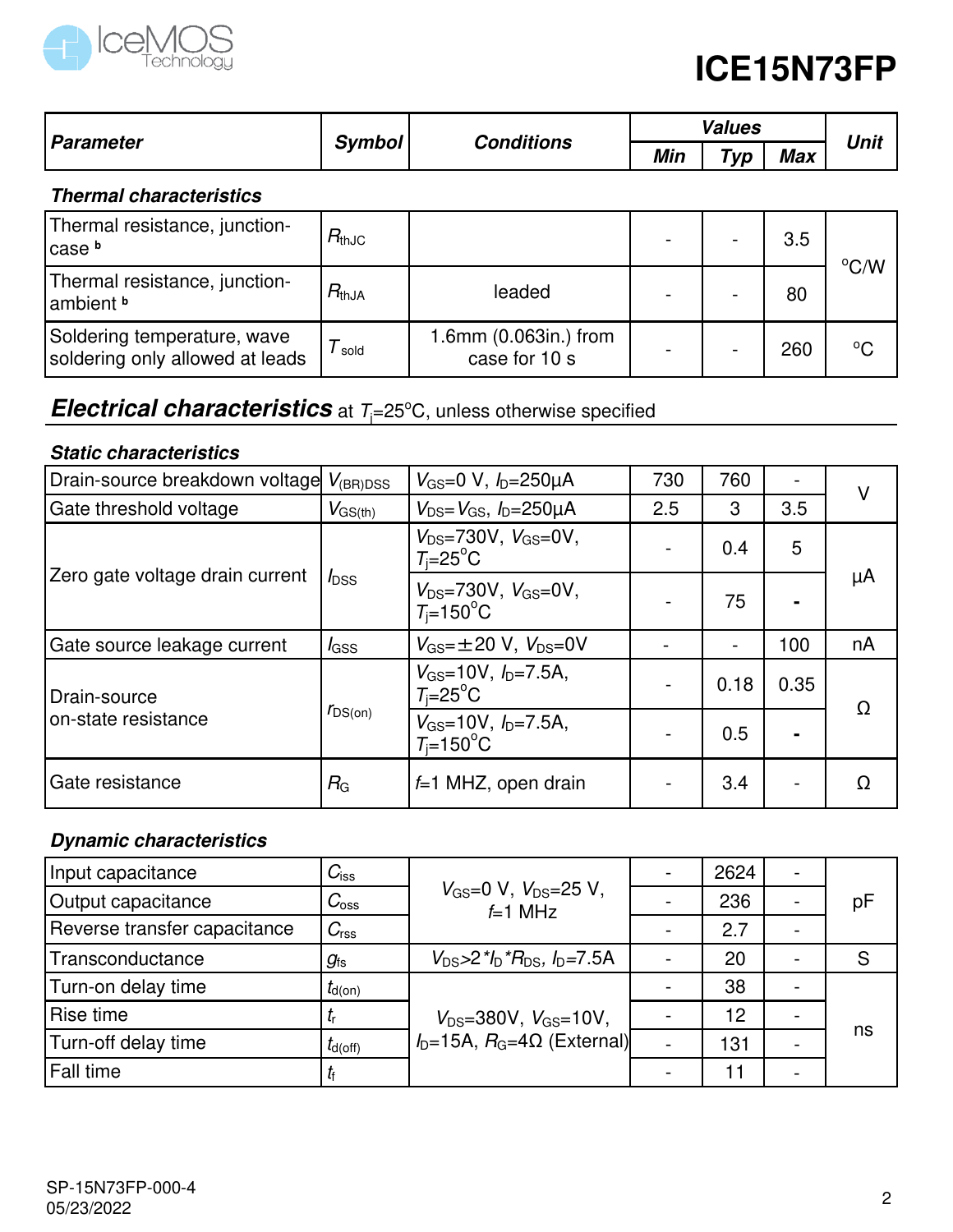

| <b>Parameter</b>            |                                    |                              |     | <b>Unit</b> |                          |    |  |
|-----------------------------|------------------------------------|------------------------------|-----|-------------|--------------------------|----|--|
|                             | <b>Conditions</b><br><b>Symbol</b> |                              | Min | Typ         | <b>Max</b>               |    |  |
| Gate charge characteristics |                                    |                              |     |             |                          |    |  |
| Gate to source charge       | $Q_{\rm gs}$                       |                              |     | 14          | $\overline{\phantom{a}}$ |    |  |
| Gate to drain charge        | $Q_{\text{gd}}$                    | $V_{DS}$ =480 V, $I_D$ =15A, |     | 29          |                          | nC |  |
| Gate charge total           | $Q_{\rm q}$                        | $V_{GS}=0$ to 10 V           |     | 81          | $\overline{\phantom{0}}$ |    |  |
| Gate plateau voltage        | $V_{\rm plateau}$                  |                              |     | 5.2         | $\overline{\phantom{0}}$ | V  |  |

### **Reverse Diode**

| Continuous forward current    | Is           | $V_{GS}=0V$                                                                       |     | 15                       | А  |
|-------------------------------|--------------|-----------------------------------------------------------------------------------|-----|--------------------------|----|
| Diode forward voltage         | $V_{SD}$     | $V_{GS}=0$ V, $I_S=I_F$                                                           | 1.0 | 1.2                      |    |
| Reverse recovery time         | $I_{rr}$     |                                                                                   | 408 |                          | ns |
| Reverse recovery charge       | $Q_{\sf rr}$ | $V_{\rm RR} = 50V, I_{\rm S} = I_{\rm F}$ ,<br>$d_{iF}$ / $d_{t}$ =100 A/ $\mu$ S | 7.5 | $\overline{\phantom{0}}$ | μC |
| Peak reverse recovery current | $I_{rm}$     |                                                                                   | 33  | $\overline{\phantom{0}}$ | A  |



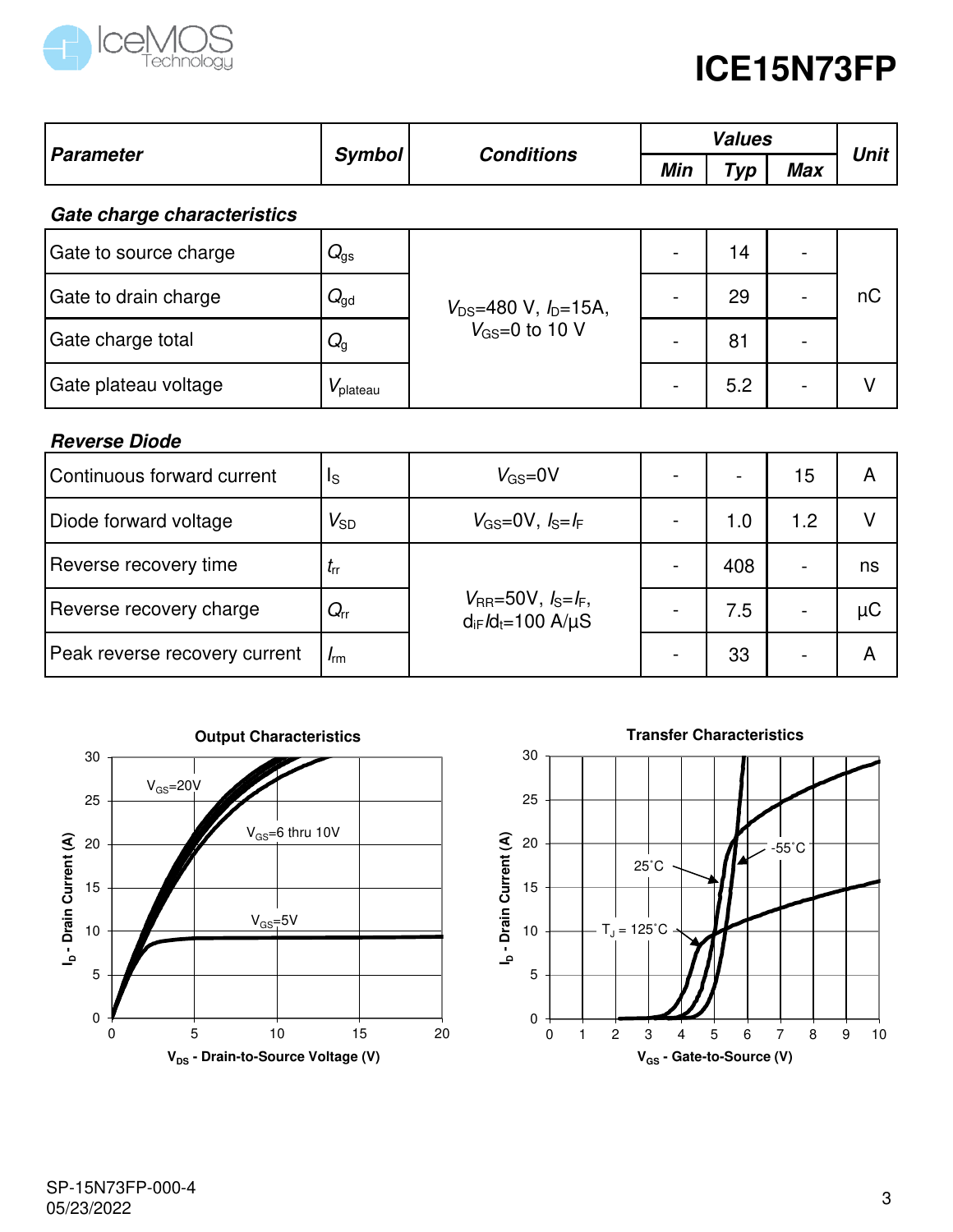



SP-15N73FP-000-4 05/23/2022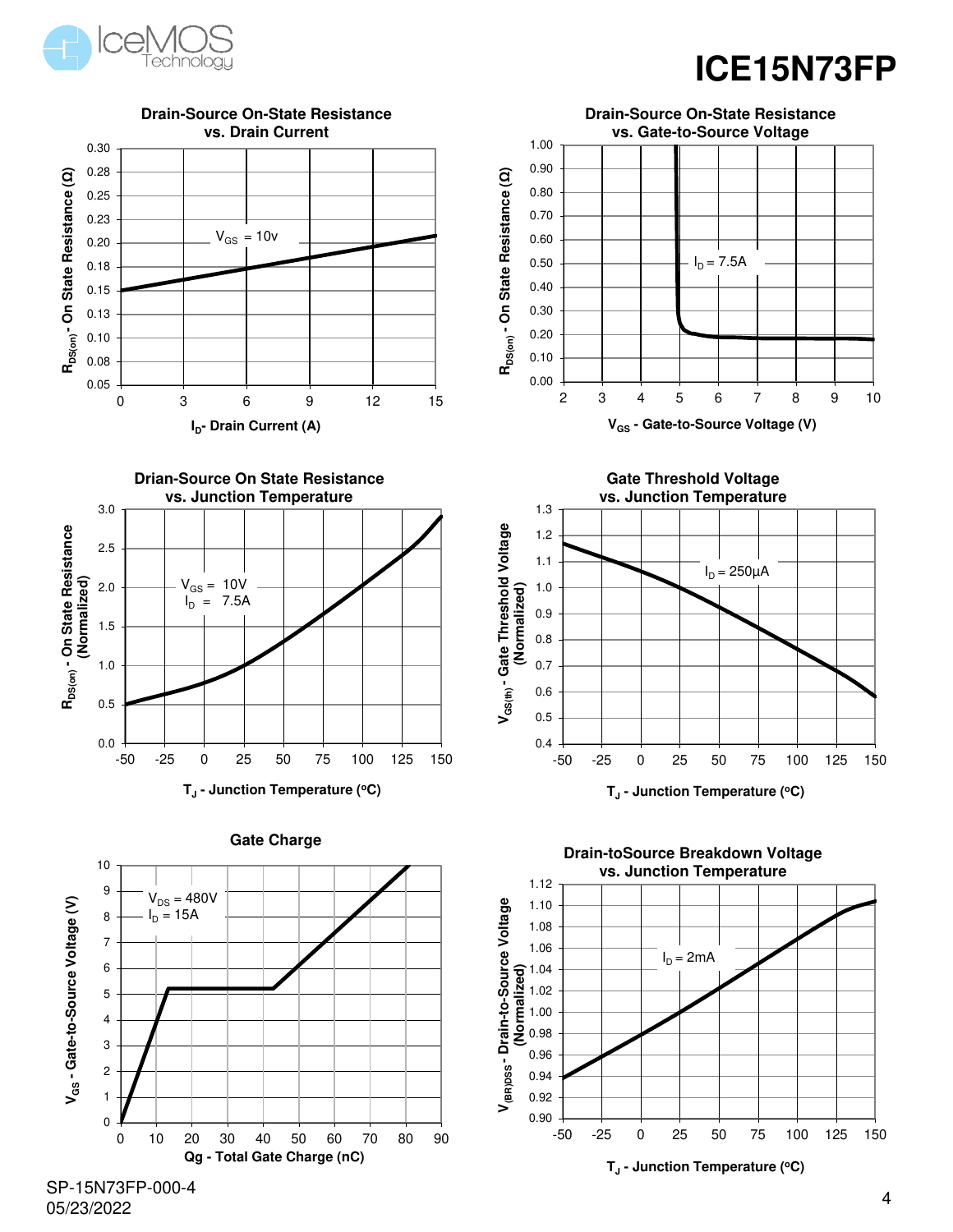





#### **Maximum Rated Forward Biased Safe Operating Area**







SP-15N73FP-000-4 05/23/2022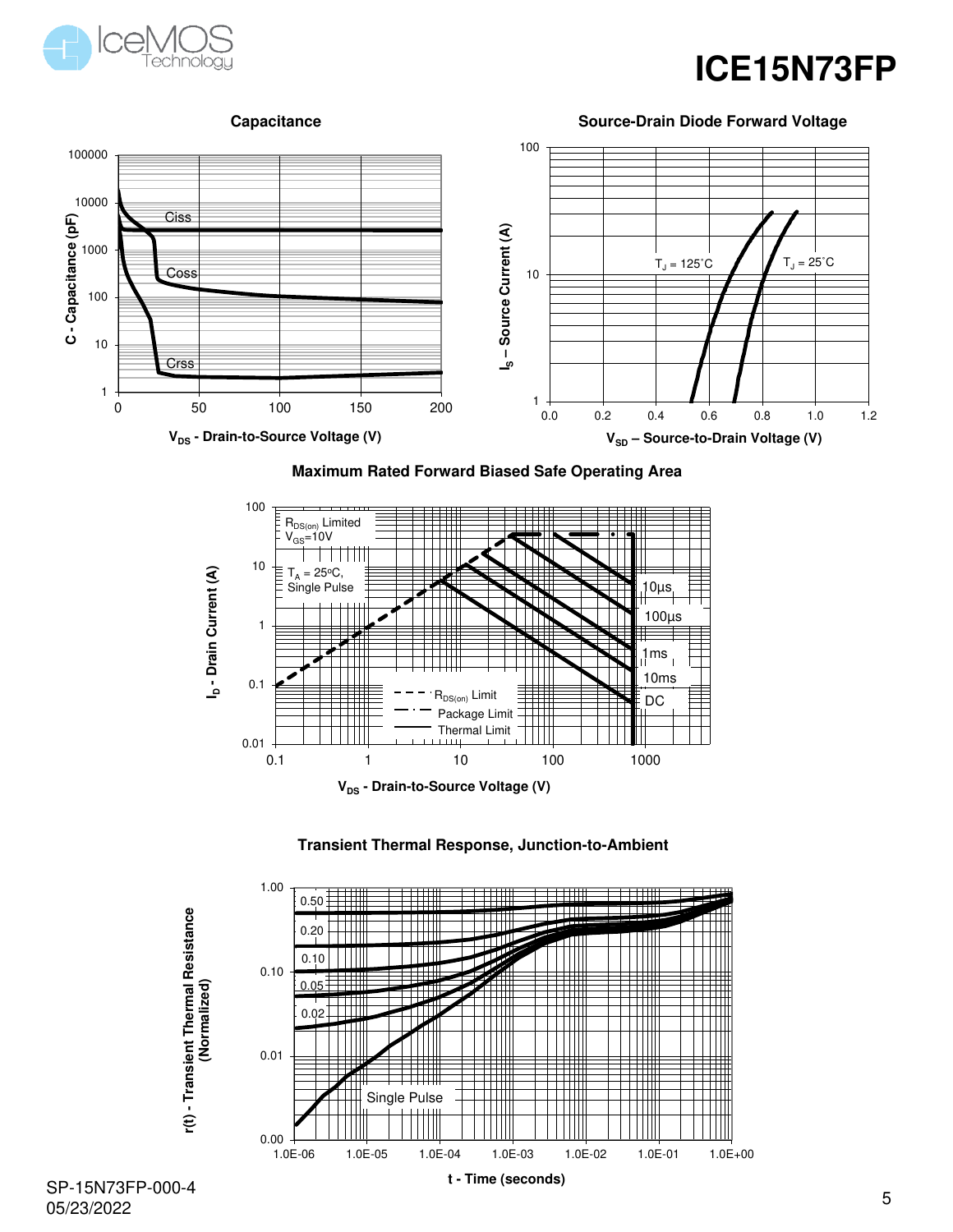



### **Package Outline: TO-220 FullPAK**



SP-15N73FP-000-4 05/23/2022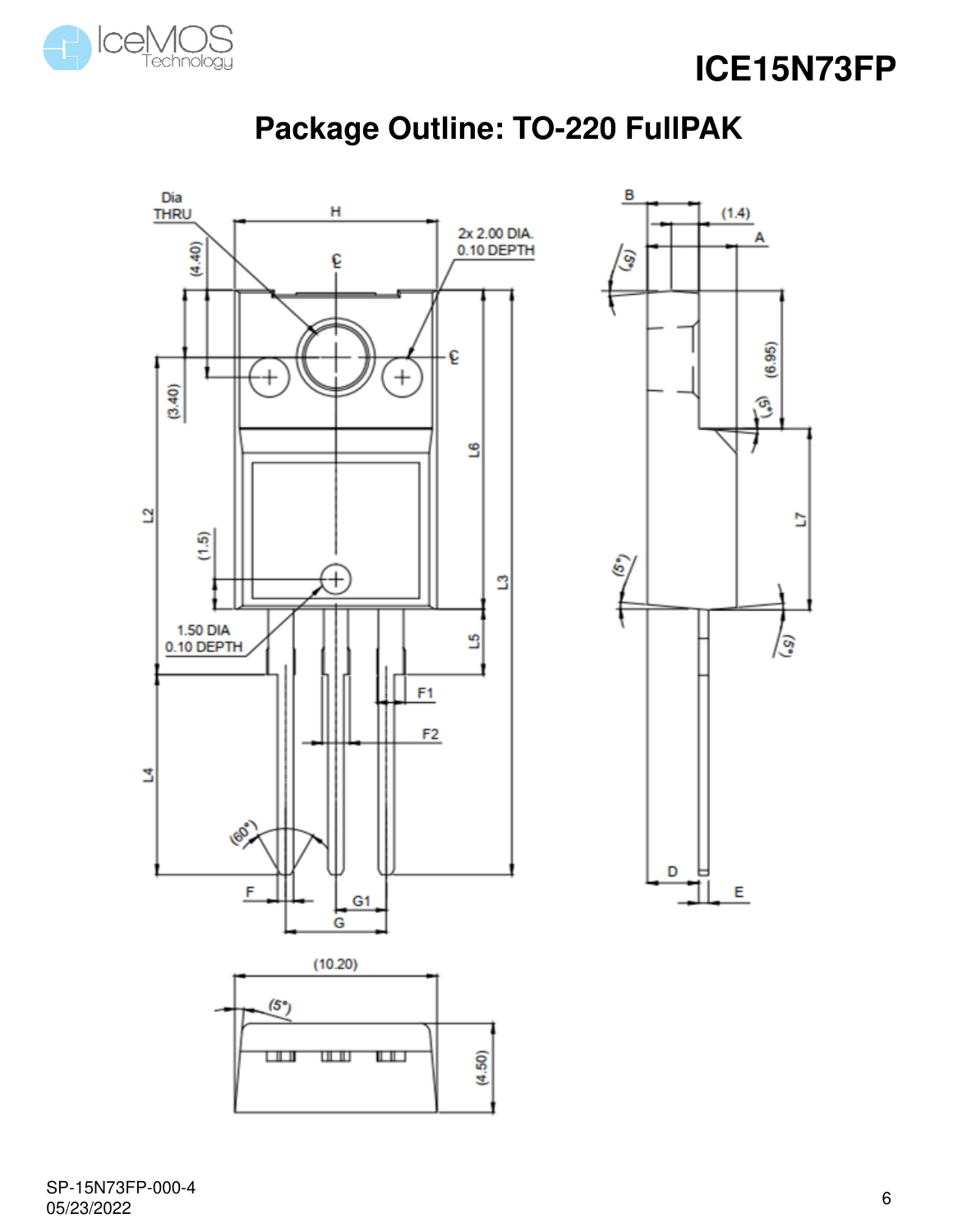

**ICE15N73FP**

## **Package Outline: TO-220 FullPAK**

| <b>SYMBOL</b>  | MIN  |    | NOM MAX      | <b>NOTES</b>                                                 |
|----------------|------|----|--------------|--------------------------------------------------------------|
| Α              | 4.4  |    | 4.6          | 1.0 DIMENSIONING & TOLERANCEING CONFIRM TO ASME Y14.5M-1994. |
| в              | 2.5  |    | 2.7          | 2.0 ALL DIMENSIONS ARE IN MILLIMETERS. ANGLES ARE IN         |
| D              | 2.5  |    | 2.75         | <b>DEGREES.</b>                                              |
| Е              | 0.45 |    | 0.7          |                                                              |
| F              | 0.75 |    | $\mathbf{1}$ |                                                              |
| F1             | 1.15 |    | 1.5          |                                                              |
| F2             | 1.15 |    | 1.5          |                                                              |
| G              | 4.95 |    | 5.2          |                                                              |
| G1             | 2.4  |    | 2.7          |                                                              |
| н              | 10   |    | 10.4         |                                                              |
| L <sub>2</sub> |      | 16 |              |                                                              |
| L3             | 28.6 |    | 30.6         |                                                              |
| L4             | 9.8  |    | 10.6         |                                                              |
| L5             | 2.9  |    | 3.6          |                                                              |
| L6             | 15.9 |    | 16.4         |                                                              |
| L7             | 9    |    | 9.3          |                                                              |
| Dia            | 3    |    | 3.2          |                                                              |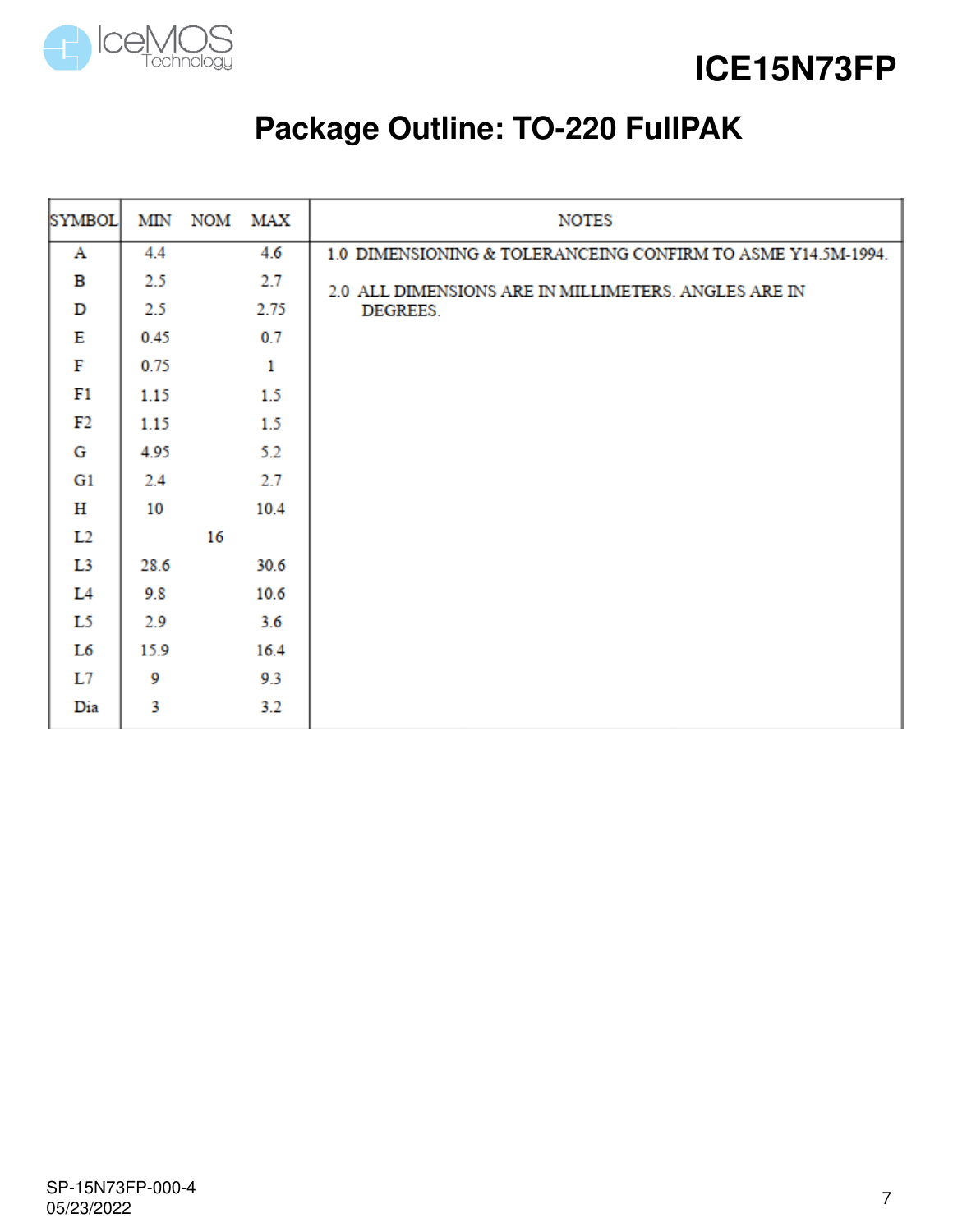



### **ICEMOS SUPERJUNCTION PATENT PORTFOLIO**

### **ICEMOS GRANTED PATENTS**

**US7,429,772 US7,439,178 US7,446,018 US7,579,607 US7,723,172 US7,795,045 US7,846,821 US7,944,018 US8,012,806 US8,030,133**

### **3D SEMI PATENTS LICENSED TO ICEMOS**

**US7,041,560B2 US7,023,069B2 US7,364,994 US7,227,197B2 US7,304,944B2 US7,052,982B2 US7,339,252 US7,410,891 US7,439,583 US7,227,197B2 US6,635,906 US6,936,867 US7,015,104 US9,109,110 US7,271,067 US7,354,818 US7,052,982, US7,199,006B2**

**Note: additional patents in China, Korea, Japan, Taiwan, Europe have also been granted to IceMOS and 3D Semi for Superjunction MOSFETs with 70 additional Patent applications in process in the USA and the above listed countries.**